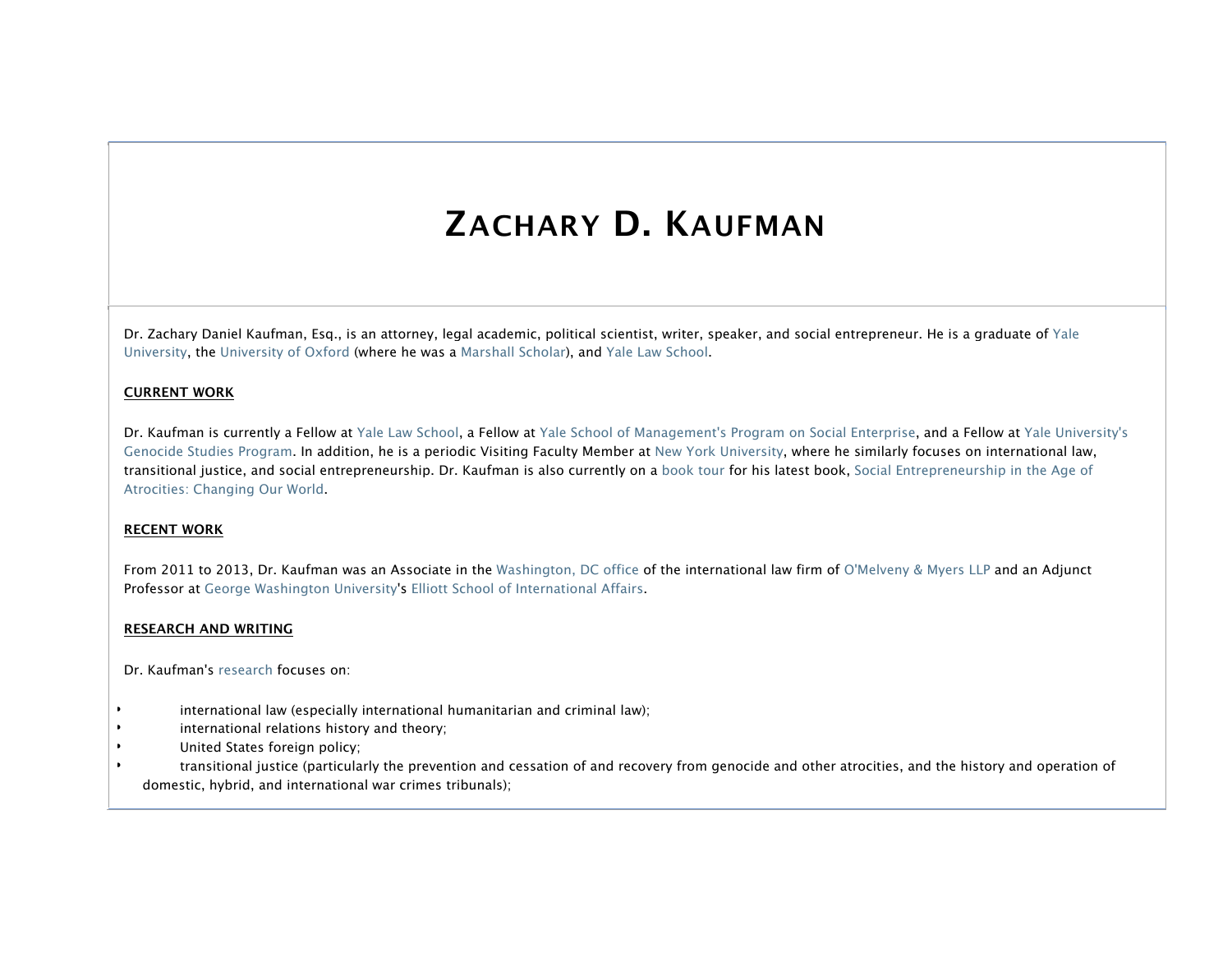- the international relations of Africa:
- Rwandan history, politics, and culture; and
- social entrepreneurship.

Dr. Kaufman is the co-editor (with Dr. Phil Clark) and co-author of After Genocide: Transitional Justice, Post-Conflict Reconstruction, and Reconciliation in Rwanda and Beyond (Columbia University Press and C. Hurst & Co., 2009). His second book is Social Entrepreneurship in the Age of Atrocities: Changing Our World (Edward Elgar Publishing, Inc., 2012). His third book will be on U.S. foreign policy on transitional justice.

Dr. Kaufman's research and commentary have also appeared in other publications, including:

newspapers and magazines such as the New York Times, the New York Times Magazine, the Washington Post, theJerusalem Post (Israel newspaper), the Liberian Times (Liberia newspaper), the New Times (Rwanda newspaper),Central African Magazine, the Broward Times (South Florida newspaper), the Dominion Post (West Virginia newspaper), the Maccabean (Jewish newspaper of Western Australia), the Yale Daily News (daily student-run newspaper at Yale University), and the Yale Herald (weekly student-run newspaper at Yale University);

• journals such as the Yale Law & Policy Review, the Yale Journal of International Law, the Yale Human Rights & Development Law Journal, the Inter-American Law Review, the John Marshall Law Review, the St. Antony's International Review (University of Oxford journal of international relations), Criminal Law Forum (official journal of the Society for the Reform of Criminal Law), Society & Diplomatic Review, the Bulletin (publication of the Association of Commonwealth Universities), Pharma Pricing & Reimbursement (pharmaceutical trade journal in the United Kingdom),The Voice: A Forum on Race for the Yale and New Haven Communities, Kigali Public Library Newsletter, Marshall Update: News for Marshall Scholars, and the Humanity in Action Reports; and

• as chapters or other sections of books such as Cambridge University Press's 3-volume Encyclopedia of Transitional Justice; Routledge's annual Africa South of the Sahara series; Roots in Jewish History: Suffering, Survival, Triumph; The Criminal Law of Genocide: International, Comparative and Contextual Aspects; and Rwanda and South Africa in Dialogue: Addressing the Legacies of Genocide and a Crime Against Humanity.

## **SPEAKING**

A recurring commentator on Voice of America, Dr. Kaufman is a frequent speaker on issues he researches and works on. He has served as a guest lecturer at universities in:

the United States, including The College of William & Mary, the Columbia University School of International and Public Affairs, Dartmouth College (including its Tuck School of Business), the George Washington University Elliott School of International Affairs, Georgetown University, the Johns Hopkins University Carey Business School, New York University School of Law, Stanford University (including its Center on Democracy, Development, and the Rule of Law, and School of Medicine), the United States Naval Academy, the University of Connecticut School of Law, and Yale University(including its Law School, School of Forestry & Environmental Studies, Sterling Memorial Library, and Joseph Slifka Center for Jewish Life);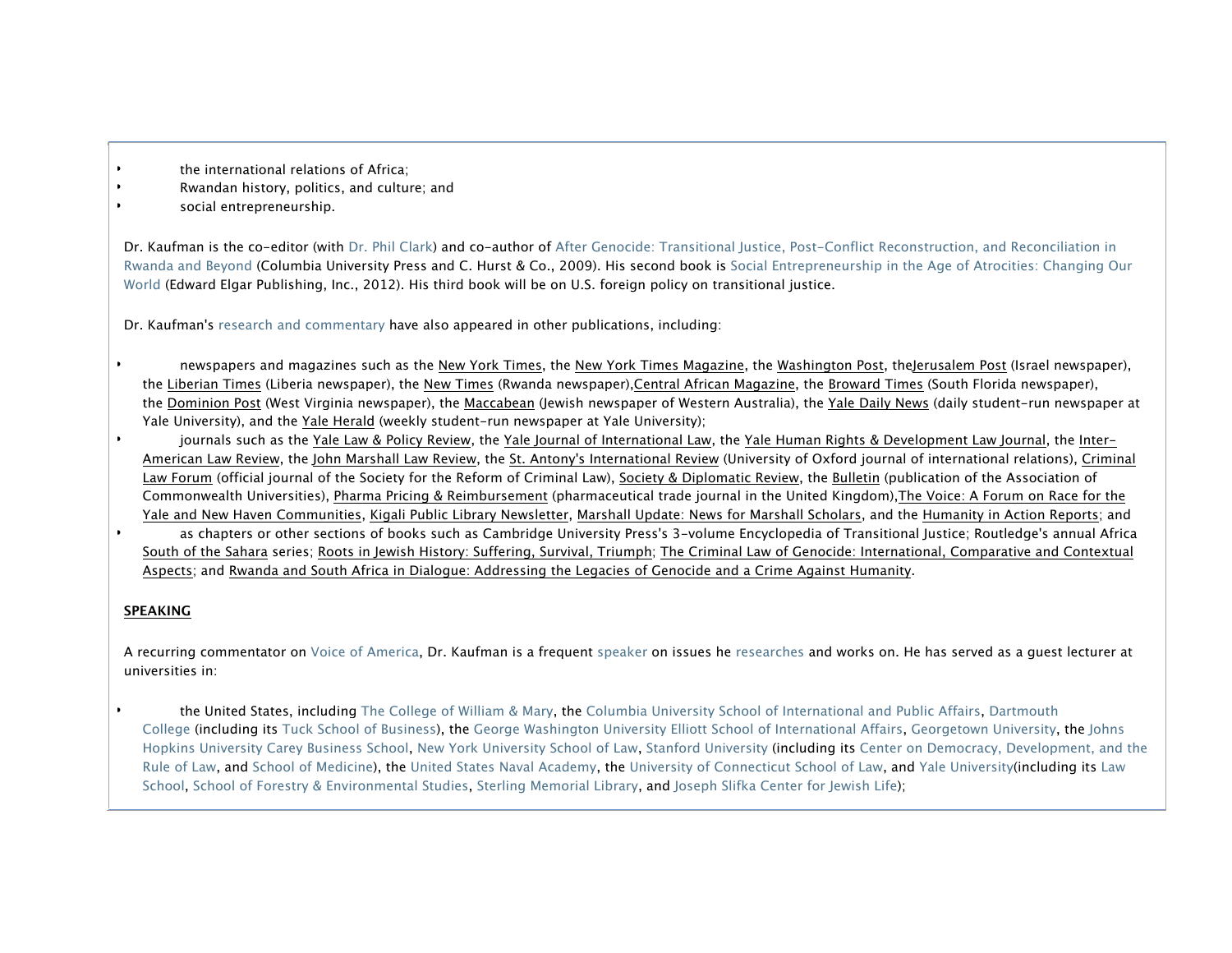- Europe, including the London School of Economics and Political Science, Nottingham Law School, and the University of Oxford (including its Corpus Christi College, Magdalen College, St. Antony's College, Rhodes House, and Manor Road Building);
- Africa, including the National University of Rwanda, the Kigali Institute of Education, and the Kigali Institute of Science and Technology;
- **the Middle East, including the Hebrew University of Jerusalem's Law School;**
- Australia, including the University of Melbourne; and
- the Caribbean, including the University of Puerto Rico Law School.

Moreover, Dr. Kaufman has lectured to audiences from various components of the United States government, including from the U.S. military, the U.S. intelligence community, the U.S. Department of State, and the U.S. Department of Justice.

Dr. Kaufman has also spoken at popular forums such as the Rayburn House Office Building of the United States Congress, the Embassy of the United Kingdom, the Embassy of the Republic of Rwanda, and the International Student House, all in Washington, DC; the Institute for International Mediation and Conflict Resolution in The Hague, The Netherlands; the International Youth Assembly of the YMCA-YWCA in Sweden; Metro Goldwyn Mayer (MGM) Towers in New York City;Rotary International (including its Clubs in Cambridge and Oxford, United Kingdom, and Kigali, Rwanda, and at its International Convention in Barcelona, Spain); the Kigali Public Library, the Hotel Novotel Kigali Umubano, the Residence of the United States Ambassador, and The Tuesday Forum Show on Rwandan television, all in Kigali, Rwanda; the Yale Club of Pittsburgh, Pennsylvania; and the Shaare Zedek Synagogue in San Juan, Puerto Rico.

## **PROFESSIONAL EXPERIENCE**

Dr. Kaufman's professional experience has focused on the investigation, apprehension, and prosecution of suspected perpetrators of atrocities, including genocide, war crimes, crimes against humanity, and terrorism. He has served at theUnited States Department of State, the United States Department of Justice, the United Nations International Criminal Tribunal for the former Yugoslavia, and the United Nations International Criminal Tribunal for Rwanda. Dr. Kaufman also was the first American to serve at the International Criminal Court, where he was policy clerk to the first Chief Prosecutor.

Dr. Kaufman has also worked in the private sector on legal and political issues. He has worked as an Associate in theWashington, DC office of the international law firm of O'Melveny & Myers LLP. He has also worked on Google's Global Public Policy and Government Affairs team at Google's global headquarters in Mountain View, California.

From 2008 until their successful election as the president and vice president of the United States, Dr. Kaufman was a member of the Obama-Biden Campaign's Africa Policy Team.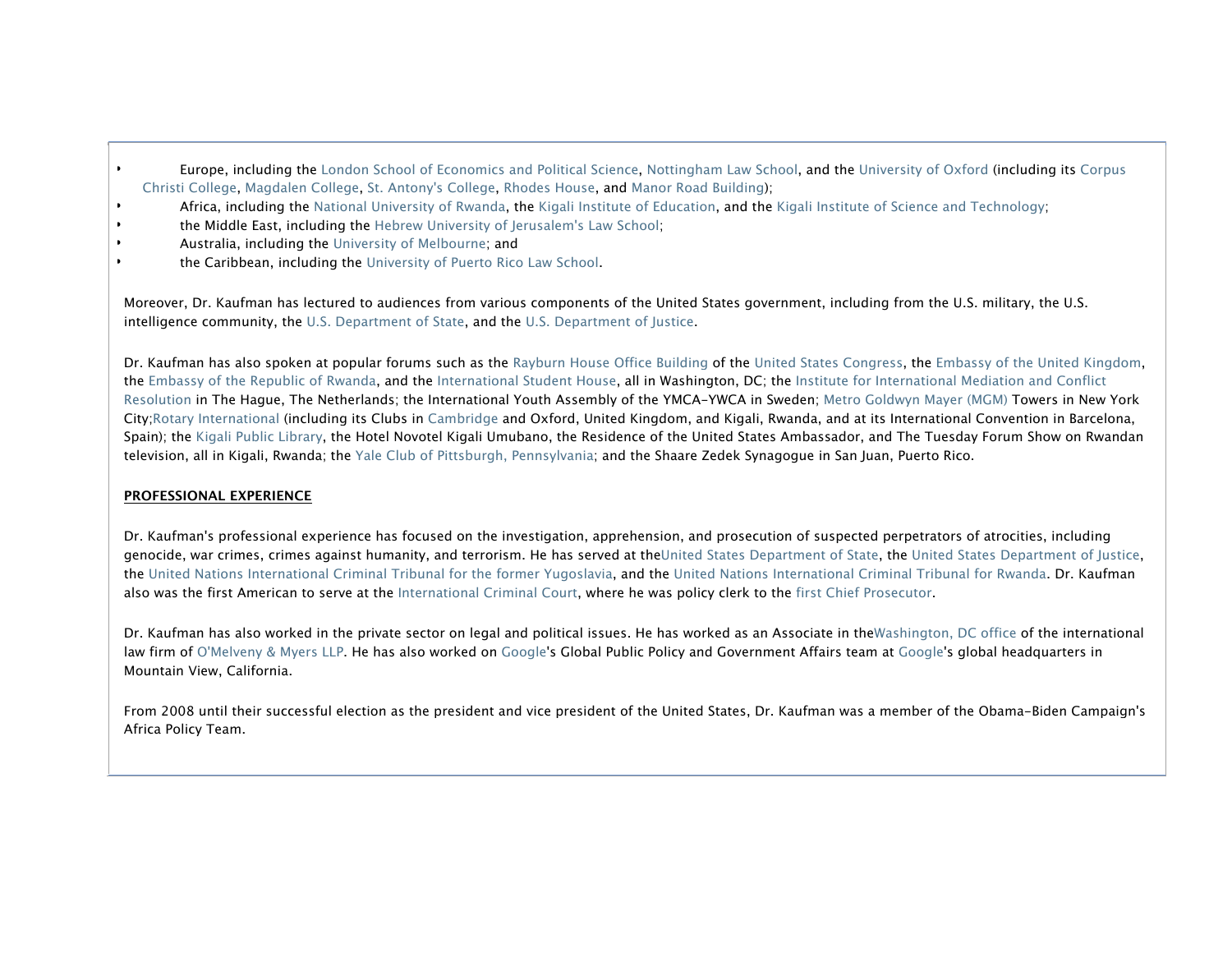## **ACTIVITIES**

Dr. Kaufman spends much of his time on non-profit, public service, and community service activities, most of which relate to law and human rights, social entrepreneurship, and educational alumni organizations. A significant portion of these activities focus on Africa and/or genocide and other atrocities.

#### Law and Human Rights

Dr. Kaufman serves on both the Lawyers Committee and the Next Generation Board of the United States Holocaust Memorial Museum. He is also a Board Member and Senior Fellow of Humanity in Action. In addition, Dr. Kaufman co-chairs the Human Rights Committee of the United Nations Association of the National Capital Area. Moreover, Dr. Kaufman serves on the Board of Advisors of Genocide Watch. Dr. Kaufman is also a member of the Advisory Board of theYale Law & Policy Review.

#### Social Entrepreneurship

Dr. Kaufman's most significant social entrepreneurship activities concerns the Kigali Public Library, which is Rwanda's first-ever public library. Dr. Kaufman is the founder, president, and chairman of the Board of Directors of the American Friends of the Kigali Public Library and an Honorary Member of the Rotary Club of Kigali-Virunga, Rwanda. Together, these non-profit organizations fundraised and collected books for, raised public awareness about, and built the Kigali Public Library. Now that the Kigali Public Library is constructed, Dr. Kaufman serves on its Board of Trustees, which oversees the library's Executive Director in the development and execution of policies, programmatic activities, and budgetary, staffing, and other administrative matters.

In addition, Dr. Kaufman serves as a member of the Board of Advisers of Indego Africa, an innovative social enterprise that partners with women artisans in Rwanda on a fair trade basis to drive forward a sustainable, long-term solution to systemic poverty in Africa.

Dr. Kaufman is also a Practitioner Affiliate of the Social Enterprise Program at American University's School of International Service as well as a member of the Advisory Board of Yale Law Social Entrepreneurs.

#### Educational Alumni Organizations

A significant portion of Dr. Kaufman's activities supports his undergraduate and law school alma mater, Yale University. Dr. Kaufman serves the Yale Alumni Fund in two capacities. First, Dr. Kaufman sits on the Yale Alumni Fund's Board of Directors, which directs Yale University's annual \$23 million alumni fundraising campaign. Second, as the Yale Alumni Fund's Chair of Agents for the Class of 2000, Dr. Kaufman leads his Yale University undergraduate class's annual alumni fundraising campaign. Moreover, Dr. Kaufman is an elected member of the Board of Directors of the Yale Club of DC, a non-profit organization